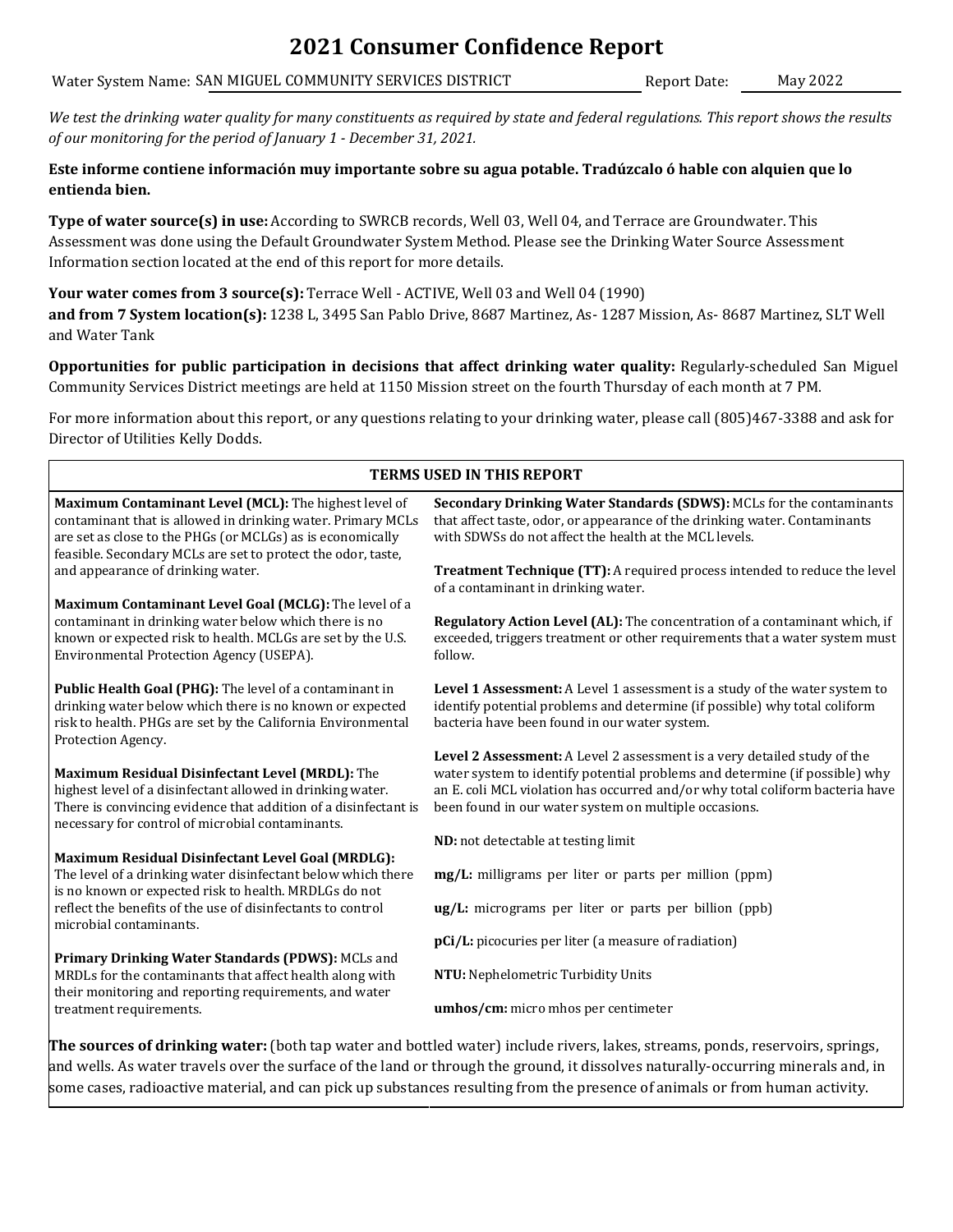#### **Contaminants that may be present in source water include:**

- *Microbial contaminants,* such as viruses and bacteria, that may come from sewage treatment plants, septic systems, agricultural livestock operations, and wildlife.
- *Inorganic contaminants,* such as salts and metals, that can be naturally-occurring or result from urban stormwater runoff, industrial or domestic wastewater discharges, oil and gas production, mining, or farming.
- *Pesticides and herbicides,* that may come from a variety of sources such as agriculture, urban stormwater runoff, and residential uses.
- *Organic chemical contaminants,* including synthetic and volatile organic chemicals, that are by-products if industrial processes and petroleum production, and can also come from gas stations, urban stormwater runoff, agricultural application, and septic systems.
- *Radioactive contaminants,* that can be naturally-occurring or be the result of oil and gas production and mining activities.

**In order to ensure that tap water is safe to drink,** the USEPA and the State Water Resource Control Board (State Water Board) prescribe regulations that limit the amount of certain contaminants in water provided by public water systems. State Water Board regulations also establish limits for contaminants in bottled water that provide the same protection for public health.

**Tables 1, 2, 3, 4, 5, 6, 7, 8, 9 and 10 list all of the drinking water contaminants that were detected during the most recent sampling for the constituent.** The presence of these contaminants in the water does not necessarily indicate that the water poses a health risk. The State Water Board allows us to monitor for certain contaminants less than once per year because the concentrations of these contaminants do not change frequently. Some of the data, though representative of the water quality, are more than one year old.

Any violation of MCL, AL or MRDL is highlighted. Additional information regarding the violation is provided later in this report.

| Table 1 - SAMPLING RESULTS SHOWING THE DETECTION OF LEAD AND COPPER                      |                    |                          |                                   |                                         |     |  |                                                                 |  |  |  |
|------------------------------------------------------------------------------------------|--------------------|--------------------------|-----------------------------------|-----------------------------------------|-----|--|-----------------------------------------------------------------|--|--|--|
| <b>Lead and Copper</b><br>(complete if lead or<br>copper detected in<br>last sample set) | <b>Sample Date</b> | No. of<br><b>Samples</b> | 90th percentile<br>level detected | <b>No. Sites</b><br><b>Exceeding AL</b> |     |  | AL  PHG   Typical Sources of Contaminant                        |  |  |  |
| Copper (mg/L)                                                                            | (2020)             | 10                       | 0.12                              |                                         | 1.3 |  | Internal corrosion of household<br>plumbing systems; erosion of |  |  |  |
| Lead (ug/L)                                                                              | (2020)             | 10                       | ND.                               |                                         | 15  |  | natural deposits; leaching from<br>wood preservatives           |  |  |  |

| Table 2 - SAMPLING RESULTS FOR SODIUM AND HARDNESS                |                    |                                     |                               |            |                      |                                                                                                                            |  |  |  |
|-------------------------------------------------------------------|--------------------|-------------------------------------|-------------------------------|------------|----------------------|----------------------------------------------------------------------------------------------------------------------------|--|--|--|
| <b>Chemical or</b><br><b>Constituent</b><br>(and reporting units) | <b>Sample Date</b> | Average<br>Level<br><b>Detected</b> | Range of<br><b>Detections</b> | <b>MCL</b> | <b>PHG</b><br>(MCLG) | <b>Typical Sources of Contaminant</b>                                                                                      |  |  |  |
| Sodium (mg/L)                                                     | $(2020 - 2021)$    | 94                                  | $73 - 109$                    | none       | none                 | Salt present in the water and is<br>generally naturally occurring                                                          |  |  |  |
| Hardness $(mg/L)$                                                 | $(2020 - 2021)$    | 350                                 | 326 - 383                     | none       | none                 | Sum of polyvalent cations present in the<br>water, generally magnesium and calcium,<br>and are usually naturally occurring |  |  |  |

| Table 3 - DETECTION OF CONTAMINANTS WITH A PRIMARY DRINKING WATER STANDARD |                                                                                                                                             |                                     |                               |               |                                 |                                                                                                 |  |  |
|----------------------------------------------------------------------------|---------------------------------------------------------------------------------------------------------------------------------------------|-------------------------------------|-------------------------------|---------------|---------------------------------|-------------------------------------------------------------------------------------------------|--|--|
| <b>Chemical or</b><br><b>Constituent</b><br>(and reporting units)          | <b>Sample Date</b>                                                                                                                          | Average<br>Level<br><b>Detected</b> | Range of<br><b>Detections</b> | MCL<br>[MRDL] | <b>PHG</b><br>(MCLG)<br>[MRDLG] | <b>Typical Sources of Contaminant</b>                                                           |  |  |
| Arsenic $(ug/L)$                                                           | Erosion of natural deposits; runoff from<br>orchards, glass and electronics production<br>$3 - 8$<br>10<br>(2021)<br>0.004<br><b>wastes</b> |                                     |                               |               |                                 |                                                                                                 |  |  |
| Barium (mg/L)                                                              | (2020)                                                                                                                                      | <b>ND</b>                           | $ND - 0.13$                   |               |                                 | Discharge from oil drilling wastes and from<br>metal refineries; erosion of natural<br>deposits |  |  |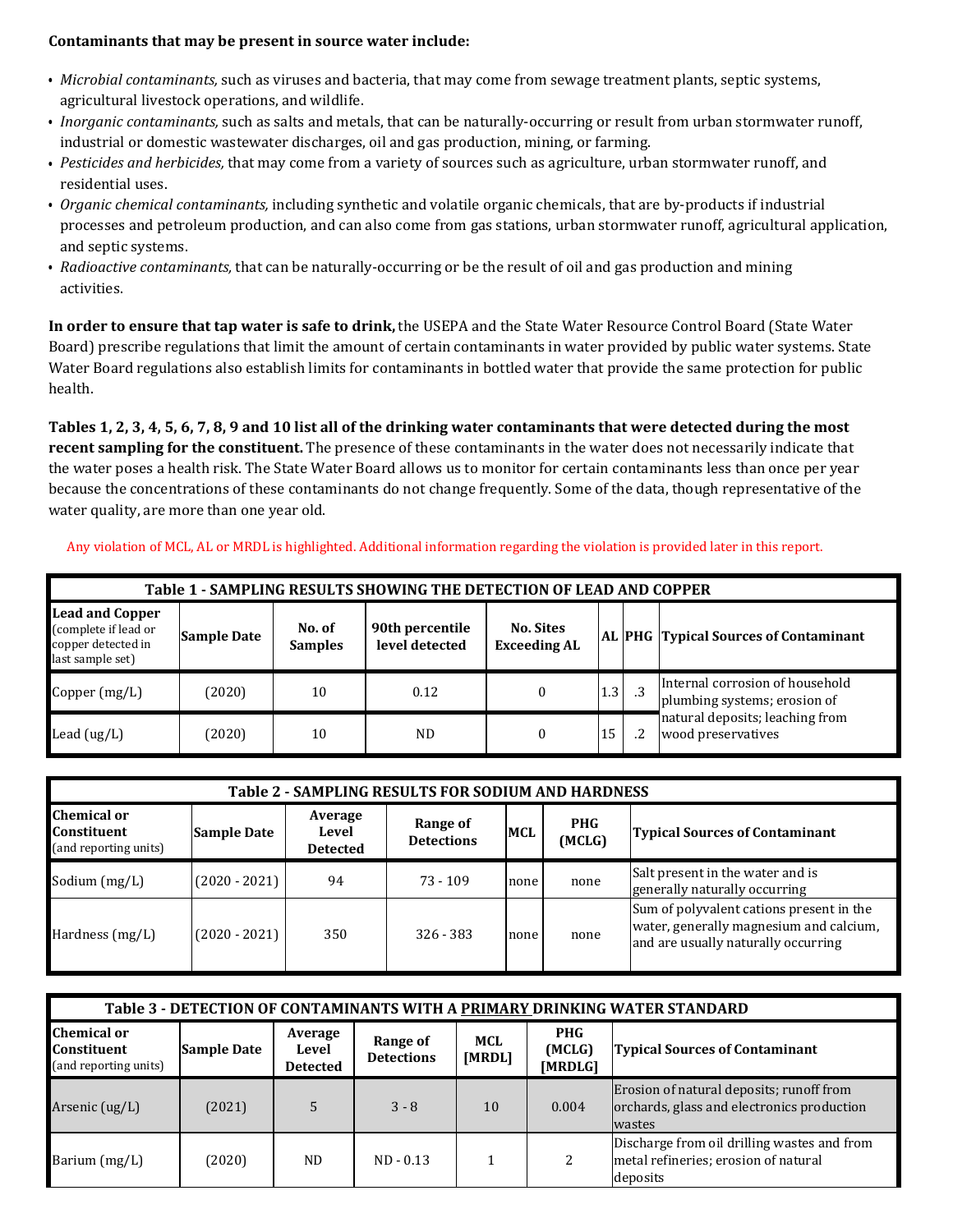| Fluoride (mg/L)                       | $(2020 - 2021)$ | 0.3            | $0.3 - 0.4$   | 2  | $\mathbf{1}$ | Erosion of natural deposits; water additive<br>that promotes strong teeth; discharge from<br>fertilizer and aluminum factories.                                                                          |
|---------------------------------------|-----------------|----------------|---------------|----|--------------|----------------------------------------------------------------------------------------------------------------------------------------------------------------------------------------------------------|
| Hexavalent<br>Chromium (ug/L)         | (2017)          | N <sub>D</sub> | $ND - 1.5$    |    | 0.02         | Discharge from electroplating factories,<br>leather tanneries, wood preservation,<br>chemical synthesis, refractory production, and<br>textile manufacturing facilities; erosion of<br>natural deposits. |
| Nitrate as N<br>(mg/L)                | (2021)          | 5.2            | $3.2 - 8.9$   | 10 | 10           | Runoff and leaching from fertilizer use;<br>leaching from septic tanks and sewage;<br>erosion of natural deposits                                                                                        |
| Nitrate + Nitrite<br>as $N \, (mg/L)$ | $(2020 - 2021)$ | 5              | $3.2 - 8.3$   | 10 | 10           | Runoff and leaching from fertilizer use;<br>leaching from septic tanks and sewage;<br>erosion of natural deposits                                                                                        |
| Selenium (ug/L)                       | (2020)          | 5              | $ND - 15$     | 50 | 30           | Discharge from petroleum, glass, and<br>metal refineries; erosion of natural<br>deposits; discharge from mines and<br>chemical manufacturers; runoff from<br>livestock lots(feed additive)               |
| Gross Alpha<br>(pCi/L)                | $(2020 - 2021)$ | 13             | $7.24 - 18.0$ | 15 | (0)          | Erosion of natural deposits.                                                                                                                                                                             |
| Uranium (pCi/L)                       | $(2020 - 2021)$ | 10             | $7.62 - 12.0$ | 20 | 0.43         | Erosion of natural deposits                                                                                                                                                                              |

| Table 4 - SYSTEM DETECTION OF CONTAMINANTS WITH A PRIMARY DRINKING WATER STANDARD |                    |                                     |                               |               |                       |                                                                                                     |  |  |
|-----------------------------------------------------------------------------------|--------------------|-------------------------------------|-------------------------------|---------------|-----------------------|-----------------------------------------------------------------------------------------------------|--|--|
| <b>Chemical or</b><br>Constituent<br>(and reporting units)                        | <b>Sample Date</b> | Average<br>Level<br><b>Detected</b> | Range of<br><b>Detections</b> | MCL<br>[MRDL] | PHG (MCLG)<br>[MRDLG] | <b>Typical Sources of</b><br><b>Contaminant</b>                                                     |  |  |
| Arsenic $(ug/L)$                                                                  | (2021)             |                                     | $4 - 13$                      | 10            | 0.004                 | Erosion of natural deposits;<br>runoff from orchards, glass<br>and electronics production<br>wastes |  |  |

| Table 5 - DETECTION OF CONTAMINANTS WITH A SECONDARY DRINKING WATER STANDARD |                                                                                                                                                                           |           |             |      |     |                                                                |  |  |  |
|------------------------------------------------------------------------------|---------------------------------------------------------------------------------------------------------------------------------------------------------------------------|-----------|-------------|------|-----|----------------------------------------------------------------|--|--|--|
| <b>Chemical or</b><br><b>Constituent</b><br>(and reporting units)            | Average<br><b>PHG</b><br>Range of<br><b>MCL</b><br><b>Typical Sources of Contaminant</b><br><b>Sample Date</b><br>Level<br>(MCLG)<br><b>Detections</b><br><b>Detected</b> |           |             |      |     |                                                                |  |  |  |
| Chloride (mg/L)                                                              | $(2020 - 2021)$                                                                                                                                                           | 107       | 88 - 122    | 500  | n/a | Runoff/leaching from natural deposits;<br>seawater influence   |  |  |  |
| Color (Units)                                                                | $(2020 - 2021)$                                                                                                                                                           |           | $ND - 5$    | 15   | n/a | Naturally-occurring organic materials                          |  |  |  |
| Specific Conductance<br>(umbos/cm)                                           | $(2020 - 2021)$                                                                                                                                                           | 1158      | 975 - 1380  | 1600 | n/a | Substances that form ions when in<br>water; seawater influence |  |  |  |
| Sulfate (mg/L)                                                               | $(2020 - 2021)$                                                                                                                                                           | 160       | 124 - 193   | 500  | n/a | Runoff/leaching from natural deposits;<br>industrial wastes    |  |  |  |
| <b>Total Dissolved Solids</b><br>(mg/L)                                      | $(2020 - 2021)$                                                                                                                                                           | 733       | $600 - 890$ | 1000 | n/a | Runoff/leaching from natural deposits                          |  |  |  |
| Turbidity (NTU)                                                              | $(2020 - 2021)$                                                                                                                                                           | <b>ND</b> | $ND - 0.3$  | 5    | n/a | Soil runoff                                                    |  |  |  |

| Table 6 - SYSTEM DETECTION OF CONTAMINANTS WITH A SECONDARY DRINKING WATER STANDARD |                    |                                         |                               |            |                      |                                           |  |  |  |
|-------------------------------------------------------------------------------------|--------------------|-----------------------------------------|-------------------------------|------------|----------------------|-------------------------------------------|--|--|--|
| <b>Chemical or</b><br><b>Constituent</b><br>(and reporting units)                   | <b>Sample Date</b> | <b>Average Level</b><br><b>Detected</b> | Range of<br><b>Detections</b> | <b>MCL</b> | <b>PHG</b><br>(MCLG) | <b>Typical Sources of Contaminant</b>     |  |  |  |
| Color (Units)                                                                       | $(2020 - 2021)$    |                                         | $ND - 5$                      | 15         | n/a                  | Naturally-occurring organic<br>materials  |  |  |  |
| Odor Threshold at 60 °C<br>(TON)                                                    | $(2020 - 2021)$    | ND.                                     | $ND - 2$                      |            | n/a                  | Naturally-occurring organic<br>materials. |  |  |  |
| Turbidity (NTU)                                                                     | $(2020 - 2021)$    | ND.                                     | $ND - 0.66$                   |            | n/a                  | Soil runoff                               |  |  |  |

 $\mathbb{F}$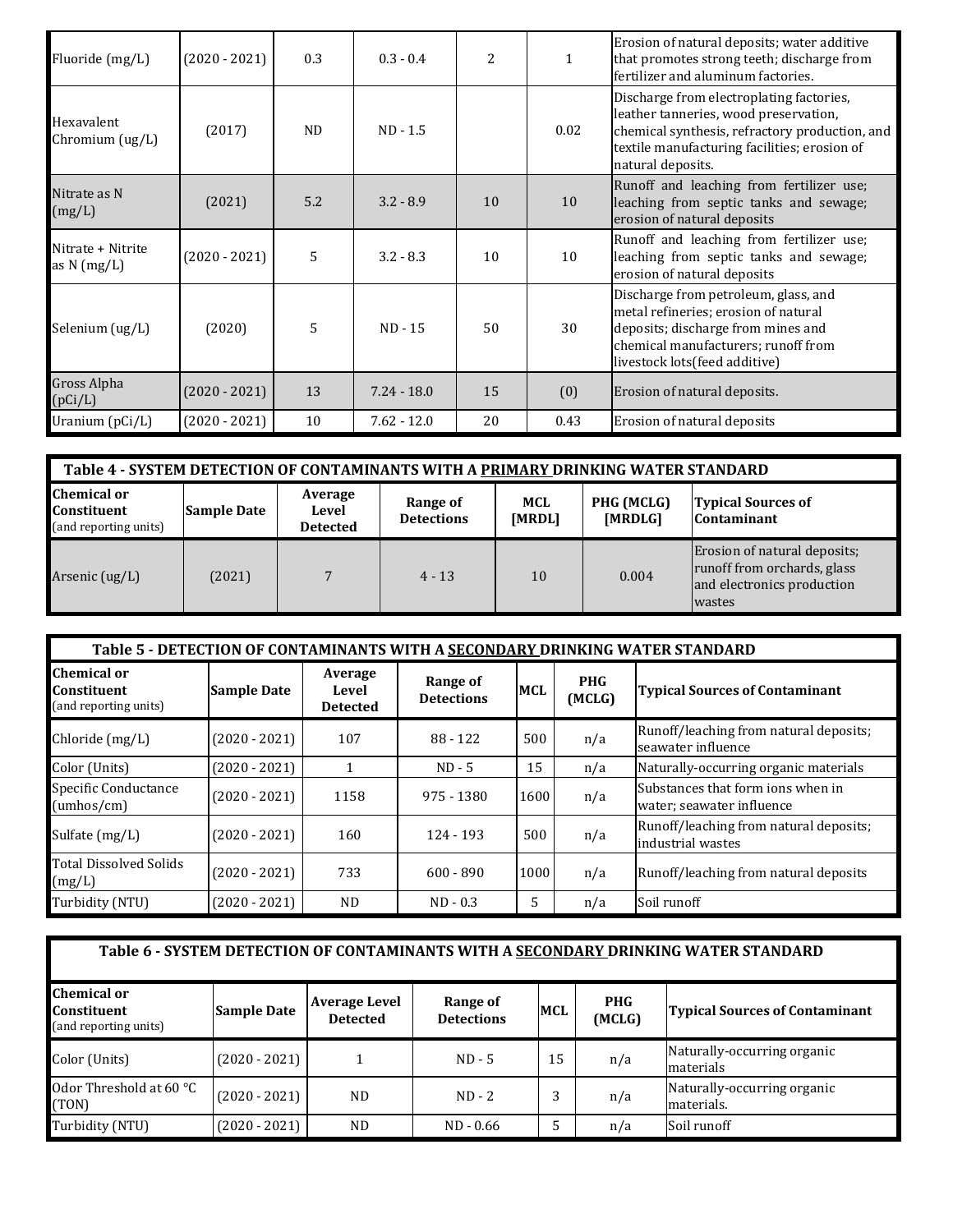| Table 7 - DETECTION OF UNREGULATED CONTAMINANTS                   |                    |                                         |                               |                              |                                                                                                      |  |  |  |  |
|-------------------------------------------------------------------|--------------------|-----------------------------------------|-------------------------------|------------------------------|------------------------------------------------------------------------------------------------------|--|--|--|--|
| <b>Chemical or</b><br><b>Constituent</b><br>(and reporting units) | <b>Sample Date</b> | <b>Average Level</b><br><b>Detected</b> | Range of<br><b>Detections</b> | <b>Notification</b><br>Level | <b>Typical Sources of Contaminant</b>                                                                |  |  |  |  |
| Boron $(mg/L)$                                                    | $(2020 - 2021)$    | 0.5                                     | $0.4 - 0.5$                   |                              | Boron exposures resulted in<br>decreased fetal weight<br>(developmental effects) in newborn<br>rats. |  |  |  |  |

| <b>Table 8 - ADDITIONAL DETECTIONS</b>                  |                    |                                         |                            |                           |                                                 |  |  |  |  |
|---------------------------------------------------------|--------------------|-----------------------------------------|----------------------------|---------------------------|-------------------------------------------------|--|--|--|--|
| <b>Chemical or Constituent</b><br>(and reporting units) | <b>Sample Date</b> | <b>Average Level</b><br><b>Detected</b> | <b>Range of Detections</b> | <b>Notification Level</b> | <b>Typical Sources of</b><br><b>Contaminant</b> |  |  |  |  |
| Calcium (mg/L)                                          | $(2020 - 2021)$    | 55                                      | $53 - 58$                  | n/a                       | n/a                                             |  |  |  |  |
| Magnesium (mg/L)                                        | $(2020 - 2021)$    | 52                                      | $47 - 58$                  | n/a                       | n/a                                             |  |  |  |  |
| pH (units)                                              | $(2020 - 2021)$    | 7.4                                     | $7.2 - 7.5$                | n/a                       | n/a                                             |  |  |  |  |
| Alkalinity (mg/L)                                       | $(2020 - 2021)$    | 250                                     | $240 - 270$                | n/a                       | n/a                                             |  |  |  |  |
| Aggressiveness Index                                    | $(2020 - 2021)$    | 11.9                                    | $11.7 - 12.1$              | n/a                       | n/a                                             |  |  |  |  |
| Langelier Index                                         | $(2020 - 2021)$    |                                         | $-0.2 - 0.2$               | n/a                       | n/a                                             |  |  |  |  |

| Table 9 - SYSTEM ADDITIONAL DETECTIONS                                                                                                                                                                                                 |        |     |               |     |     |  |  |  |  |
|----------------------------------------------------------------------------------------------------------------------------------------------------------------------------------------------------------------------------------------|--------|-----|---------------|-----|-----|--|--|--|--|
| <b>Chemical or Constituent</b><br><b>Typical Sources of</b><br><b>Average Level</b><br><b>Range of Detections</b><br><b>Notification Level</b><br><b>Sample Date</b><br><b>Detected</b><br>(and reporting units)<br><b>Contaminant</b> |        |     |               |     |     |  |  |  |  |
| pH (units)                                                                                                                                                                                                                             | (2020) | 7.4 | n/a           | n/a | n/a |  |  |  |  |
| Alkalinity (mg/L)                                                                                                                                                                                                                      | (2020) | 260 | $250 - 270$   | n/a | n/a |  |  |  |  |
| Aggressiveness Index                                                                                                                                                                                                                   | (2020) | 12  | $11.9 - 12.0$ | n/a | n/a |  |  |  |  |

| Table 10 - DETECTION OF DISINFECTANT/DISINFECTANT BYPRODUCT RULE |                    |                                     |                               |               |                      |                  |                                                        |  |  |
|------------------------------------------------------------------|--------------------|-------------------------------------|-------------------------------|---------------|----------------------|------------------|--------------------------------------------------------|--|--|
| Chemical or<br>Constituent<br>(and reporting units)              | <b>Sample Date</b> | Average<br>Level<br><b>Detected</b> | Range of<br><b>Detections</b> | MCL<br>(MRDL) | <b>PHG</b><br>(MCLG) | <b>Violation</b> | <b>Typical Sources of</b><br><b>Contaminant</b>        |  |  |
| Total Trihalomethanes<br>(TTHMs) (ug/L)                          | (2021)             | 16                                  | n/a                           | 80            | n/a                  | N <sub>0</sub>   | By-product of drinking<br>water disinfection           |  |  |
| Chlorine (mg/L)                                                  | (2020)             | 1.34                                | $0.88 - 1.53$                 | 4.0           | 4.0                  | N <sub>0</sub>   | Drinking water<br>disinfectant added for<br>treatment. |  |  |
| Haloacetic Acids (five)<br>(ug/L)                                | (2021)             | 3                                   | n/a                           | 60            | n/a                  | No               | By-product of drinking<br>water disinfection           |  |  |

## **Additional General Information on Drinking Water**

Drinking water, including bottled water, may reasonably be expected to contain at least small amounts if some contaminants. The presence of contaminants does not necessarily indicate that the water poses a health risk. More information about contaminants and potential health effects can be obtained by calling the USEPA's Safe Drinking Water Hotline (1-800-426- 4791).

Some people may be more vulnerable to contaminants in drinking water than the general population. Immuno- compromised persons such as persons with cancer undergoing chemotherapy, persons who have undergone organ transplants, people with HIV/AIDS or other immune system disorders, some elderly, and infants can be particularly at risk from infections. These people should seek advice about drinking water from their health care providers.

USEPA/Centers for Disease Control (CDC) guidelines on appropriate means to lessen the risk of infection by *Cryptosporidium*  and other microbial contaminants are available from the Safe Drinking Water Hotline (1-800-426- 4791).

Lead Specific Language for Community Water Systems: If present, elevated levels of lead can cause serious health problems, especially for pregnant women and young children. Lead in drinking water is primarily from materials and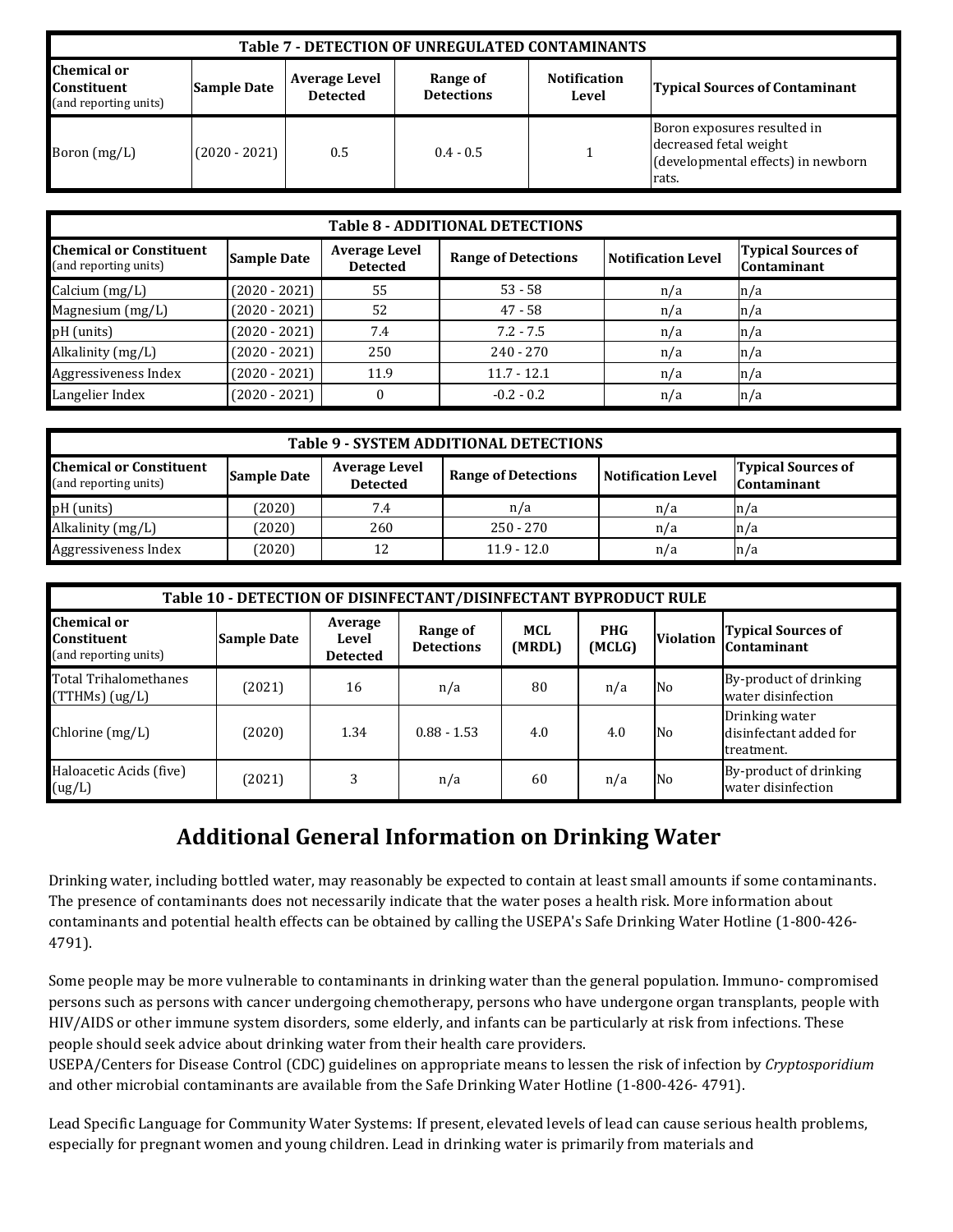components associated with the service lines and home plumbing. *San Miguel CSD DW* is responsible for providing high quality drinking water but cannot control the variety of materials used in plumbing components. When your water has been sitting for several hours, you can minimize the potential for lead exposure by flushing your tap for 30 seconds to 2 minutes before using water for drinking or cooking. If you are concerned about lead in your water, you may wish to have your water tested. Information on lead in drinking water, testing methods, and steps you can take to minimize exposure is available from the Safe Drinking Water Hotline or at http://www.epa.gov/lead.

# **Summary Information for Violation of a MCL, MRDL, AL, TT, or Monitoring and Reporting Requirement**

| VIOLATION OF A MCL, MRDL, AL, TT, OR MONITORING AND REPORTING REQUIREMENT |                                                                                                                                                                 |                 |                                                                                                           |                                                                                                                                                                                                                                                                  |
|---------------------------------------------------------------------------|-----------------------------------------------------------------------------------------------------------------------------------------------------------------|-----------------|-----------------------------------------------------------------------------------------------------------|------------------------------------------------------------------------------------------------------------------------------------------------------------------------------------------------------------------------------------------------------------------|
| <b>Violation</b>                                                          | <b>Explanation</b>                                                                                                                                              | <b>Duration</b> | <b>Actions Taken To</b><br><b>Correct the</b><br><b>Violation</b>                                         | <b>Health Effects Language</b>                                                                                                                                                                                                                                   |
| Gross Alpha                                                               | Gross Alpha exceeded the MCL of 15,<br>however due to the relationship<br>between Uranium and Gross Alpha<br>the calculated level detected is<br>below the MCL. |                 | Not a violation due to<br>methodology of the<br>relationship between<br>Gross Alpha and<br><b>Uranium</b> | Certain minerals are<br>radioactive and may emit a<br>form of radiation known as<br>alpha radiation. Some people<br>who drink water containing<br>alpha emitters in excess of the<br>MCL over many years may<br>have an increased risk<br>of getting cancer.     |
| Arsenic                                                                   | System Arsenic is not a MCL<br>violation because it is a running<br>annual average, of the 106 samples<br>taken in 2020 the average was 7<br>(ug/L).            |                 | running annual<br>average.                                                                                | Not a violation as it is a Some people who drink<br>water containing arsenic in<br>excess of the MCL over<br>many years could experience<br>skin damage or problems with<br>their circulatory<br>system, and may have an<br>increased risk of getting<br>cancer. |

**About your Arsenic:** For Arsenic detected above 5 ug/L (50% of the MCL) but below 10 ug/L: While your drinking water meets the federal and state standard for arsenic, it does contain low levels of arsenic. The arsenic standard balances the current understanding of arsenic's possible health effects against the costs of removing arsenic from drinking water. The U.S. Environmental Protection Agency continues to research the health effects of low levels of arsenic, which is a mineral known to cause cancer in humans at high concentrations and is linked to other health effects such as skin damage and circulatory problems.

**About your Nitrate as N:** Nitrate above 5 mg/L as nitrogen (50 percent of the MCL), but below 10 mg/L as nitrogen (the MCL); Nitrate in drinking water at levels above 10 mg/L is a health risk for infants of less than six months of age. Such nitrate levels in drinking water can interfere with the capacity of the infant's blood to carry oxygen, resulting in a serious illness; symptoms include shortness of breath and blueness of the skin. Nitrate levels above 10 mg/L may also affect the ability of the blood to carry oxygen in other individuals, such as pregnant women and those with certain specific enzyme deficiencies. If you are caring for an infant, or you are pregnant, you should ask advice from your health care provider.